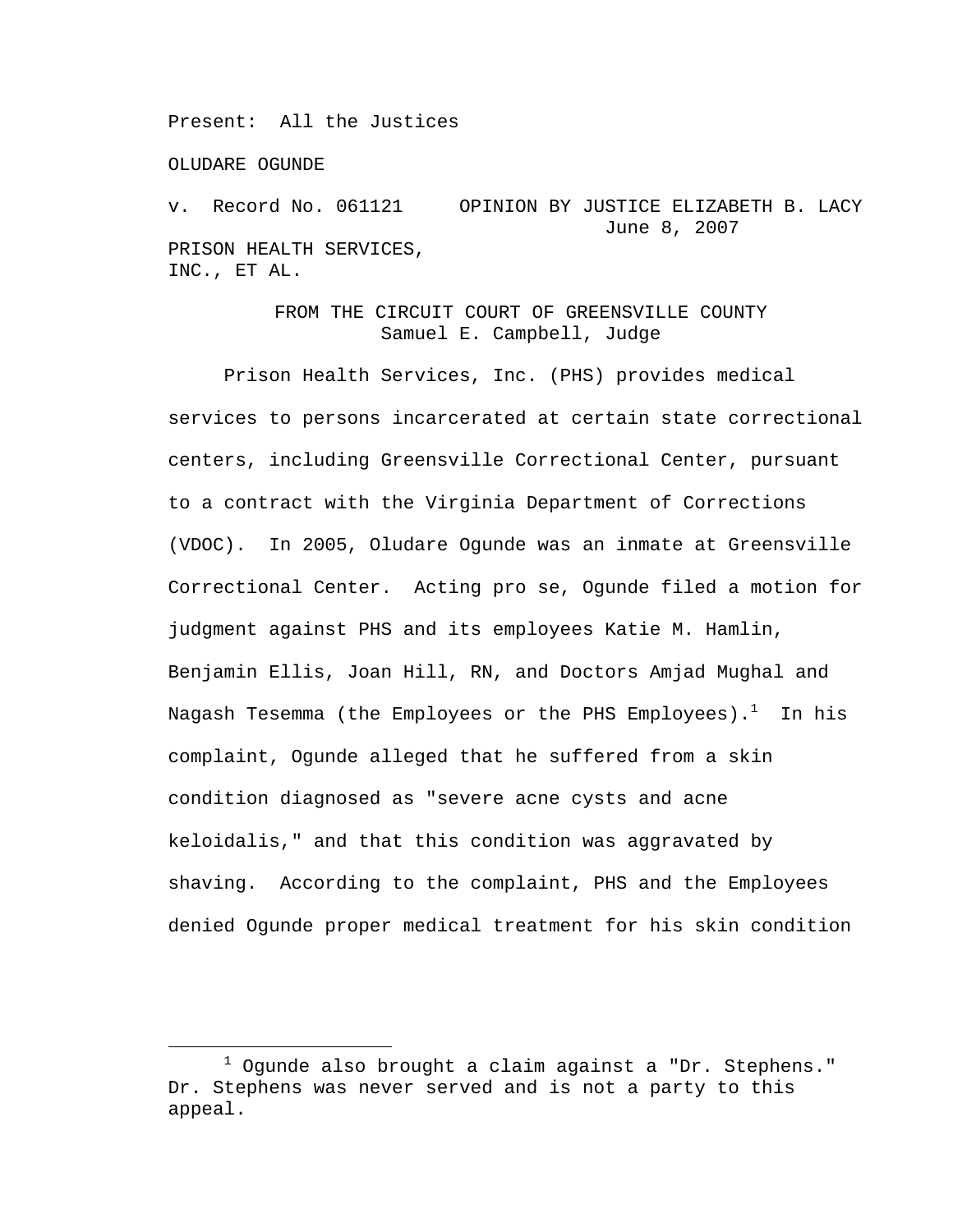and failed to issue him an exemption from VDOC's inmate grooming policy.<sup>2</sup>

 Ogunde's complaint identified seven claims for relief against PHS and the Employees: negligence or gross negligence; intentional infliction of emotional distress; medical malpractice; breach of contract; cruel and unusual punishment in violation of Section 9, Article I of the Constitution of Virginia; and a violation of his constitutional rights under the Eighth Amendment of the United States Constitution. Ogunde sought, inter alia, compensatory damages and an injunction requiring PHS and the Employees to provide him medical treatment and to issue him an exemption from the inmate grooming policy.

The trial court dismissed Ogunde's negligence, gross negligence and medical malpractice claims, finding that PHS and the Employees were employees or agents of the Commonwealth, not independent contractors, and as such were entitled to sovereign immunity. The trial court also dismissed the breach of contract claim finding that there was

 <sup>2</sup>  $2$  VDOC's Operating Procedure prohibits male inmates from wearing goatees or beards. It provides, however, that if an inmate "has a medical condition that is aggravated by shaving or complete removal of facial hair, the offender must receive a 'no shave' medical order from the institutional medical authority. Offenders who have a 'no shave' medical order must continually trim all facial hair to not exceed 1/4" in length."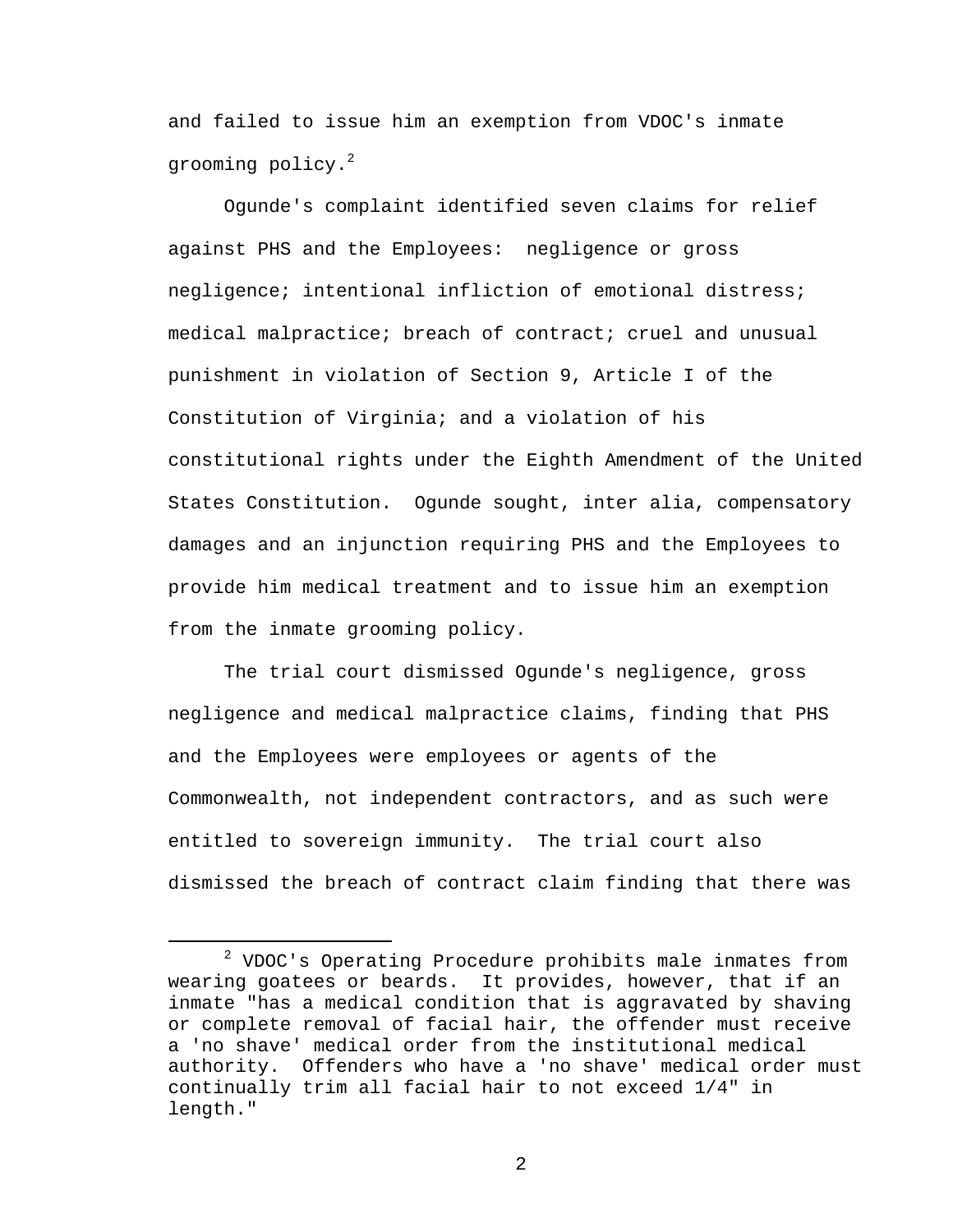no privity; sustained PHS's and the Employees' demurrer to the intentional infliction of emotional distress cause of action; and dismissed Ogunde's state and federal constitutional claims. In addition, the trial court denied Ogunde's motions to amend his motion for judgment and to add the Commonwealth and another PHS physician as party defendants. We awarded Ogunde an appeal and, for the reasons stated below, we will affirm in part and reverse in part the judgment of the trial court and remand the case for further proceedings.

I. DISMISSED CLAIMS

A. Medical Malpractice

 We begin by reviewing the trial court's dismissal of Ogunde's claims of medical malpractice based on its determination that PHS and the Employees were entitled to sovereign immunity because they were not independent contractors.<sup>3</sup>

 In Epperson v. DeJarnette, 164 Va. 482, 486, 180 S.E. 412, 413 (1935), we defined the term "independent contractor" as

a person who is employed to do a piece of work without restriction as to the means to be employed, and who employs his own labor and undertakes to do the work according to his own ideas, or in accordance with plans

 $\overline{\phantom{a}}$  3  $3$  The trial court concluded that Ogunde's claims of negligence were in fact medical malpractice claims, and thus limited Ogunde's negligence claim to "medical negligence." Ogunde has not appealed this determination.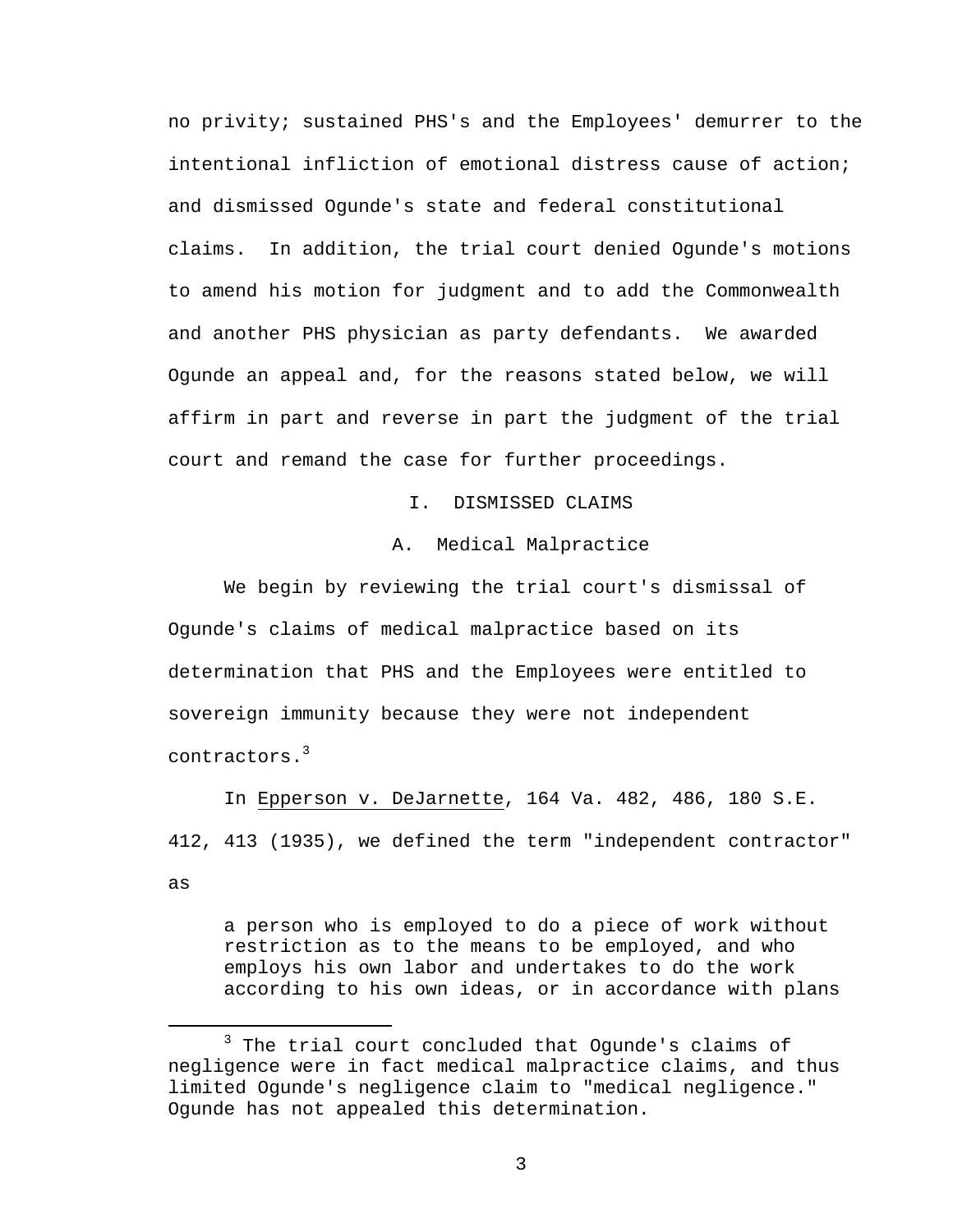furnished by the person for whom the work is done, to whom the owner looks only for results.

If a person meets this definition, an independent contractor relationship exists and sovereign immunity is unavailable. Atkinson v. Sachno, 261 Va. 278, 283-84, 541 S.E.2d 902, 904- 05 (2001).

We have previously recognized "that there are abundant tests and criteria that can be used to determine whether the relationship between the individual and the Commonwealth is that of an independent contractor or an employee." Id. at 284, 541 S.E.2d at 905. In each case, however, "the individual circumstances . . . play an important part in answering the query." The Texas Co. v. Zeigler, 177 Va. 557, 566, 14 S.E.2d 704, 707 (1941). In determining whether physicians are employees or independent contractors, we have included the following four factors: (1) selection and engagement; (2) payment of compensation; (3) power of dismissal; and (4) power to control the individual's work. See, e.g., Atkinson, 261 Va. at 284-85, 541 S.E.2d at 905; Hadeed v. Medic-24, Ltd., 237 Va. 277, 288, 377 S.E.2d 589, 594-95 (1989); Naccash v. Burger, 223 Va. 406, 418-19, 290 S.E.2d 825, 832 (1982). Although all these factors are relevant, the fourth factor, "the power of control" is determinative. Atkinson, 261 Va. at 284-85, 541 S.E.2d at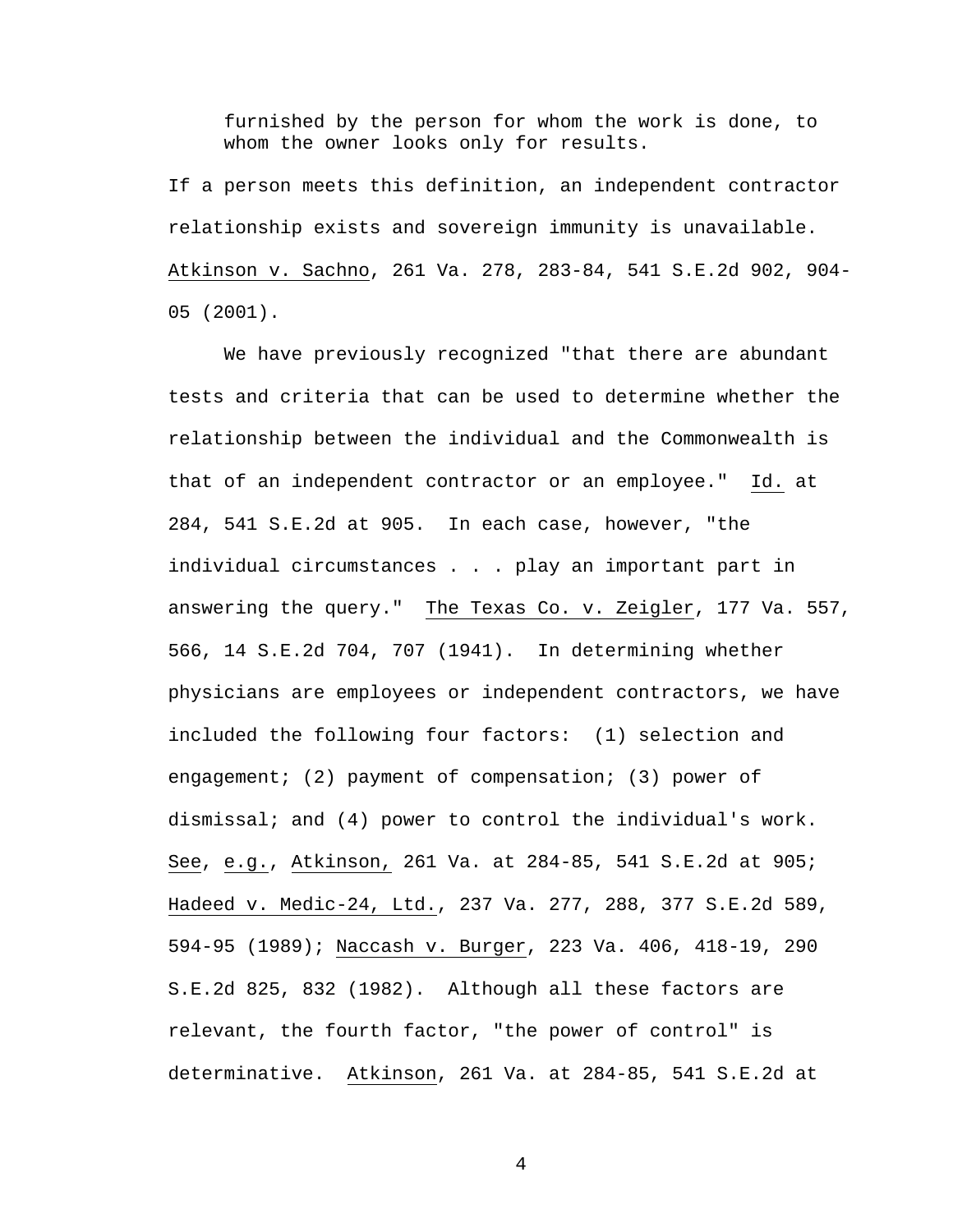905; Naccash, 223 Va. at 418-19, 290 S.E.2d at 832. We apply this analysis to the facts of this case.<sup>4</sup>

 PHS and the Employees provided medical services to Ogunde and other Greensville inmates pursuant to a contract with VDOC.<sup>5</sup> The contract required PHS to "provide all medical, dental, and mental health services" at several Virginia correctional centers including Greensville. PHS was to render these services in accordance with certain policies set forth by VDOC, including the inmate grooming policy. PHS and the Employees argue the trial court correctly held that they were not independent contractors under Atkinson, because the contract did not allow them to control the "means and methods used . . . to exercise [their] required professional skill and judgment." Atkinson, 261 Va. at 283, 541 S.E.2d at 904. Specifically, PHS and the Employees rely on provisions of the contract that they contend allow VDOC to pre-approve all personnel employed or subcontracted by PHS to deliver care, and require PHS to remove any of its employees with whom VDOC is dissatisfied if attempts to reach a resolution are

 $\overline{4}$ <sup>4</sup> The PHS and the Employees agree that they are not employees of VDOC but maintain that they are VDOC's agents. We make no distinction between employees and agents in the application of this test to determine independent contractor status.

<sup>5</sup> At oral argument, Ogunde abandoned his argument that the trial court inappropriately relied on the contract, and agreed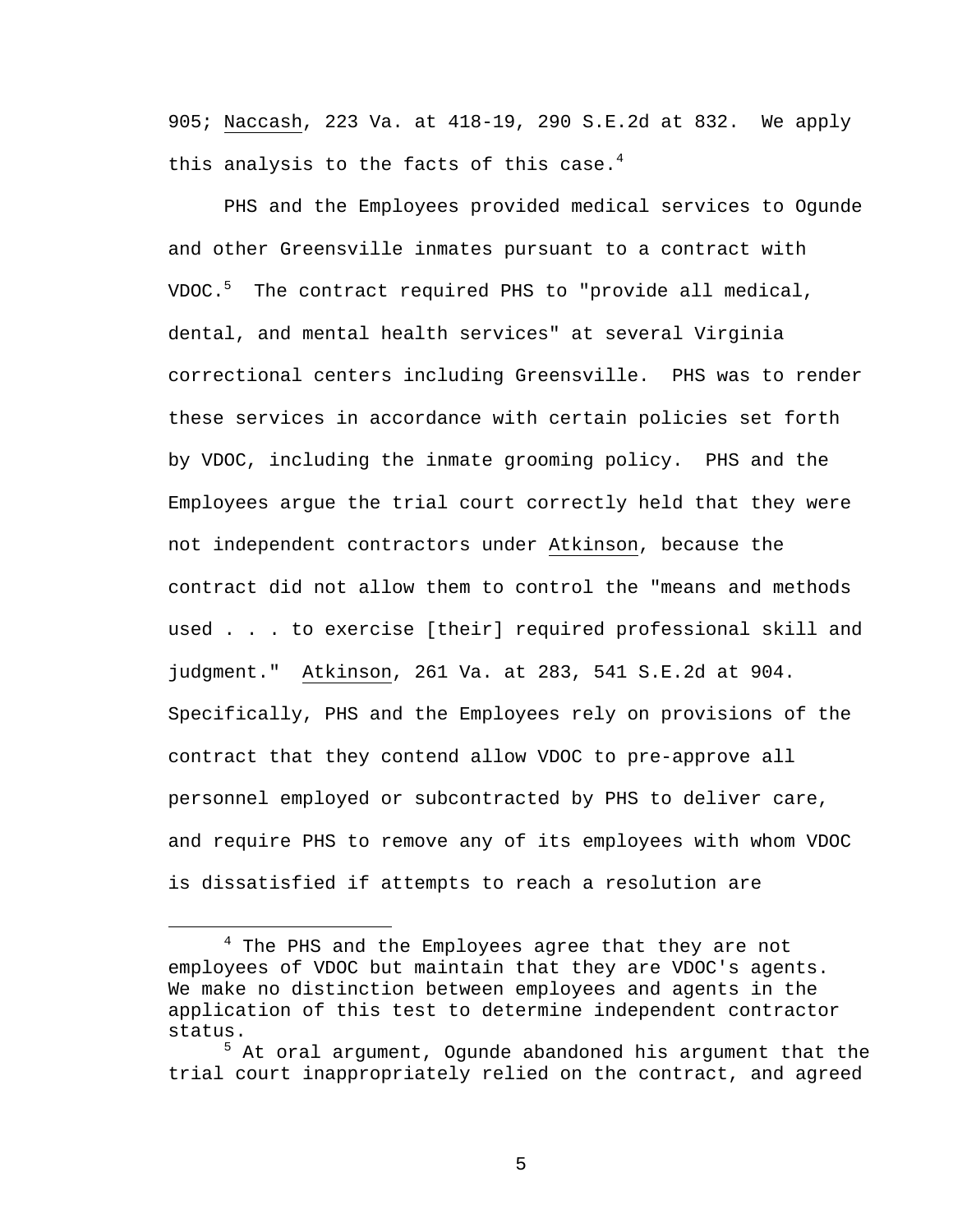unsuccessful. They also argue that the contract specifies the "circumstances and conditions under which PHS may authorize overtime hours for its employees [and] dictates the number of personnel that must be employed to prevent shortages," and sets forth where inmates may be hospitalized for inpatient care, the methods of delivering off-site medical care, and where PHS must purchase medications and the medications to be prescribed for certain illnesses.

Many of the contract provisions which PHS and the Employees recite relate to issues of security attaching to penal institutions, not to the provision of medical services. The pre-approval of PHS's employees, for example, involves clearance from VDOC based on a background investigation including a criminal records check. Furthermore, in this context, restrictions such as location for the provision of medical treatment are not dispositive in resolving the question whether PHS and the Employees are independent contractors. The provisions cited for restricting the medications that can be prescribed are in an amendment to the contract, which sets forth a list of 25 medications for use in the treatment of HIV/AIDS and Hepatitis C. This amendment,

i<br>Li

the contract is dispositive of whether PHS and the Employees are independent contractors.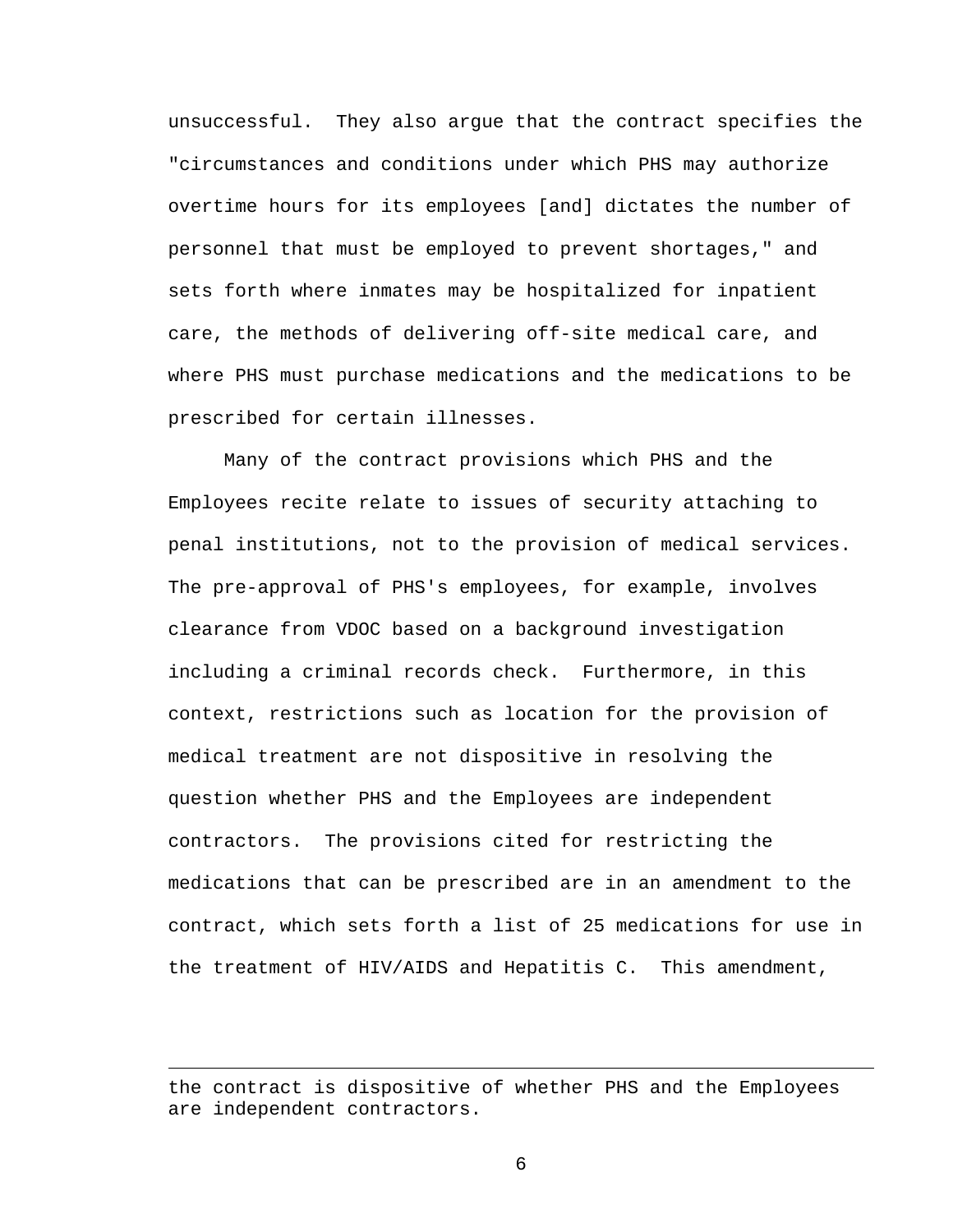however, is not applicable to treatment at Greensville Correctional Center.

 What is crucial to the independent contractor analysis is that the contract specifically charges PHS with supervising the work of its own employees and any subcontractors:

The Contractor [PHS] shall be responsible for completely supervising and directing the work under this contract and all subcontractors that he may utilize, using his best skill and attention. Subcontractors who perform work under this contract shall be responsible to the prime Contractor. The Contractor agrees that he is as fully responsible for the acts and omissions of his subcontractors and of persons employed by them as he is for the acts and omissions of his own employees.

Thus, as set forth in this provision, the actual work to be performed under the contract – the rendering of medical services to inmates – remains under the control of PHS. The contract provisions related to staffing cited by PHS and the Employees do not undermine this control. For instance, although the contract sets forth staffing requirements, PHS has the responsibility to "manage its workforce so that there is sufficient staffing on each and every shift at each institution in order to assure the delivery of both routine and emergency health care services to all inmates at all times." In short, PHS supervises and directs its employees, not VDOC.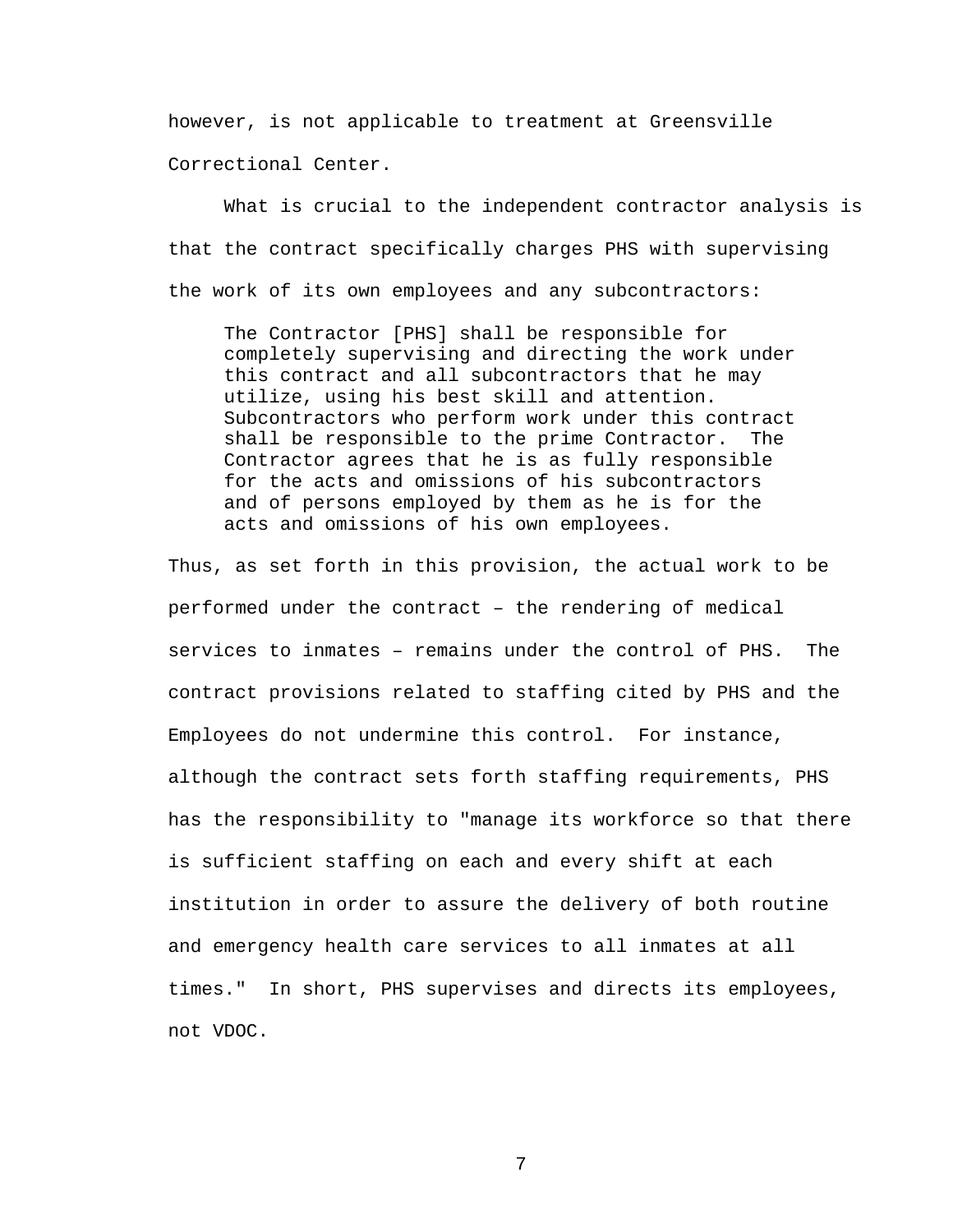The contract to provide medical services was executed in response to VDOC's request for proposals under the Virginia Public Procurement Act, and was the result of a competitive bidding process. Based on that fact and on our review of the contract, we hold that PHS and the Employees are independent contractors. Therefore the trial court erred in concluding that PHS and the Employees were entitled to sovereign immunity. Accordingly, we will reverse that portion of the trial court's judgment dismissing Ogunde's medical malpractice claims on this basis.<sup>6</sup>

## B. Breach of Contract

 Ogunde also assigns error to the trial court's dismissal of his breach of contract claim because he was not in privity with PHS. Ogunde argues that he is an intended third party beneficiary of the contract between PHS and VDOC and, as such, entitled to sue for breach of the contract.

It is well established that "under certain circumstances, a party may sue to enforce the terms of a contract even though he is not a party to the contract." Levine v. Selective Ins.

 $\overline{6}$  $6$  Ogunde also assigns error to the trial court's dismissal of his gross negligence claim, which was apparently dismissed as a result of the trial court's determination that PHS and the Employees were entitled to sovereign immunity. Reversal of that holding and reinstatement of the medical malpractice claim necessarily reinstates Ogunde's claim of gross negligence and we therefore need not address Ogunde's assignment of error on this issue.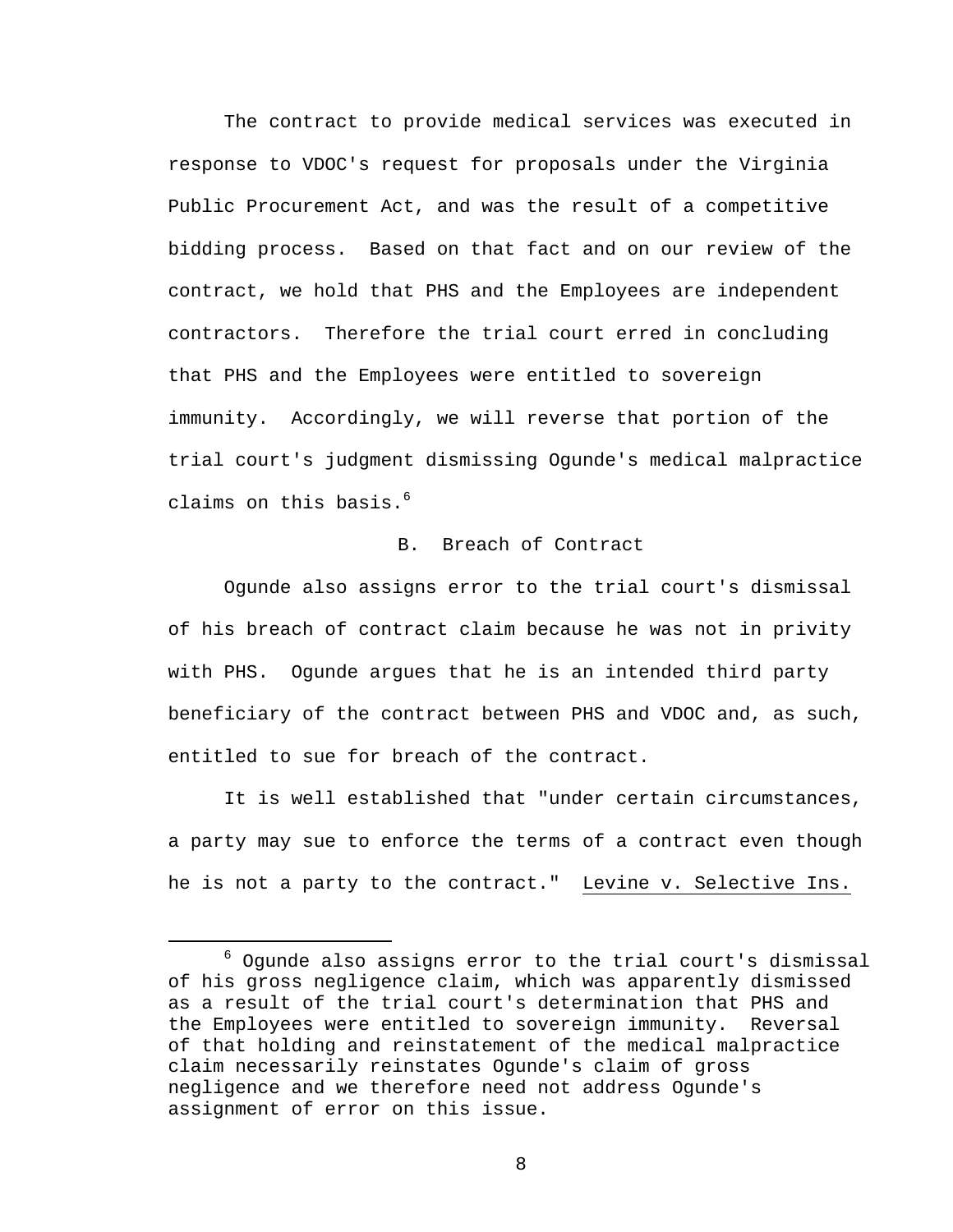Co. of Am., 250 Va. 282, 285, 462 S.E.2d 81, 83 (1995); Code § 55-22. "The essence of a third-party beneficiary's claim is that others have agreed between themselves to bestow a benefit upon the third party but one of the parties to the agreement fails to uphold his portion of the bargain." Copenhaver v. Rogers, 238 Va. 361, 367, 384 S.E.2d 593, 596 (1989). In accordance with this principle, we have allowed third parties to sue on contracts where "the third party . . . show[s] that the parties to the contract clearly and definitely intended it to confer a benefit upon him." Ward v. Ernst & Young, 246 Va. 317, 330, 435 S.E.2d 628, 634 (1993) (quoting Professional Realty Corp. v. Bender, 216 Va. 737, 739, 222 S.E.2d 810, 812 (1976)).

The contract between PHS and VDOC states that its purpose is to "provide cost effective, quality inmate health care services for up to approximately 6,000 inmates (initially) housed at four correctional center facilities," including Greensville. The contract then sets forth the scope of health care services to be provided to the inmates. Ogunde is one of these inmates and PHS's performance under the contract renders a direct benefit to Ogunde. The contract thus "clearly and definitely" indicates that PHS and VDOC intended to provide a benefit to, among others, Ogunde. Bender, 216 Va. at 739, 222 S.E.2d at 812.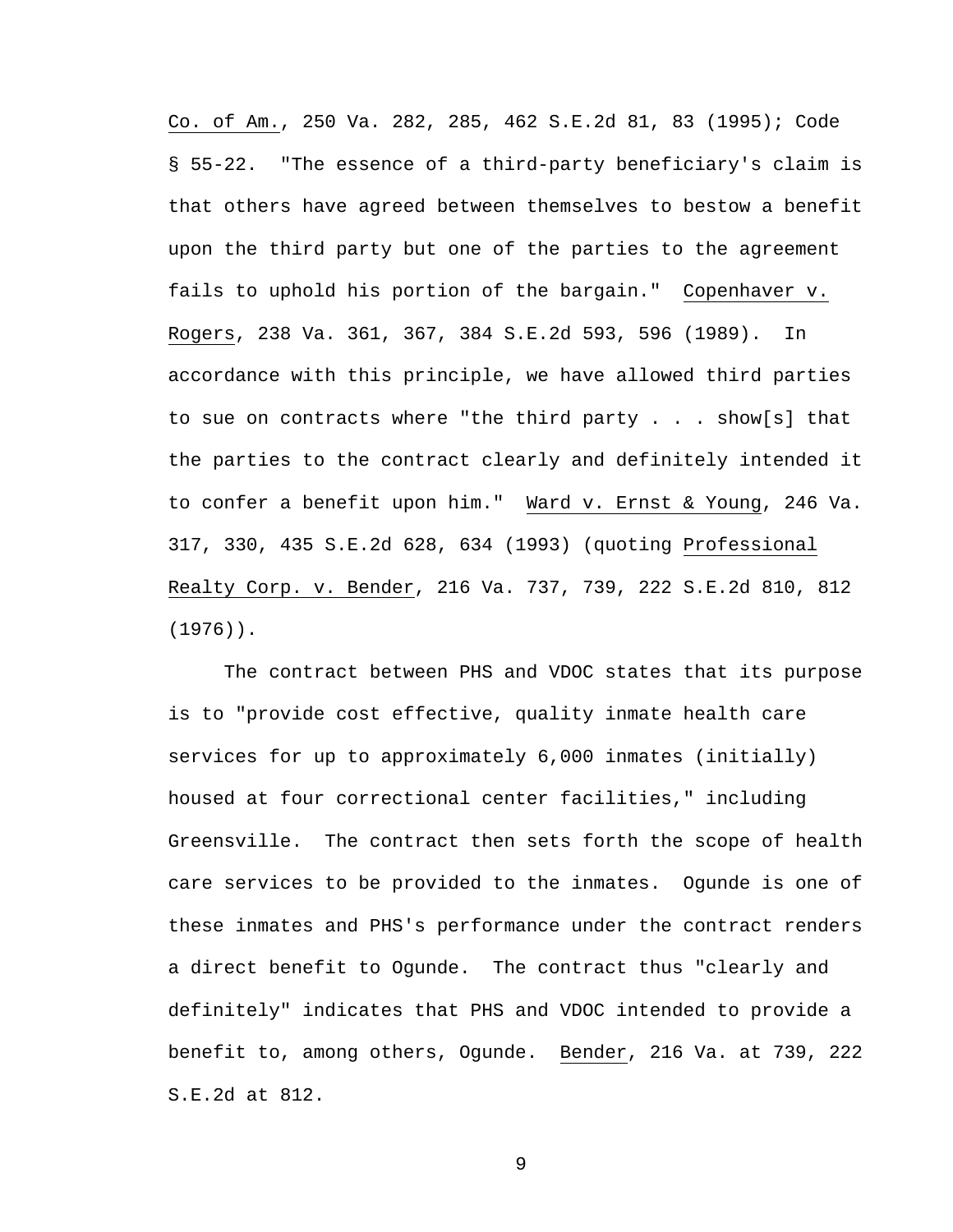PHS and the Employees argue that Ogunde is not an intended beneficiary but merely an "incidental" beneficiary of the contract because if he ceases to be an inmate at Greensville, the contract, and the duties imposed on PHS, will remain intact. As an incidental beneficiary, Ogunde does not have standing to enforce the contract according to PHS and the Employees.

We disagree with the proposition that Ogunde is an incidental beneficiary. The status of an intended third party beneficiary does not depend upon permanent membership in the class of persons entitled to receive the benefit of the contract. In Moorman v. Nationwide Mut. Ins. Co., 207 Va. 244, 148 S.E.2d 874 (1966), we held that a person injured while riding as a passenger in a motor vehicle was entitled to recover pursuant to an insurance policy held by the owner of the vehicle, which obligated the insurer to pay for medical expenses incurred by any person "while occupying" the insured vehicle. We reasoned that the insurance policy had the effect of placing the injured person "in the position of a third party beneficiary, and as such, [the injured person] has in Virginia a statutory right to maintain an action on the contract in his own name." Id. at 248, 148 S.E.2d at 877. We reached this conclusion despite the fact that once the injured person was no longer a passenger in the vehicle, she ceased to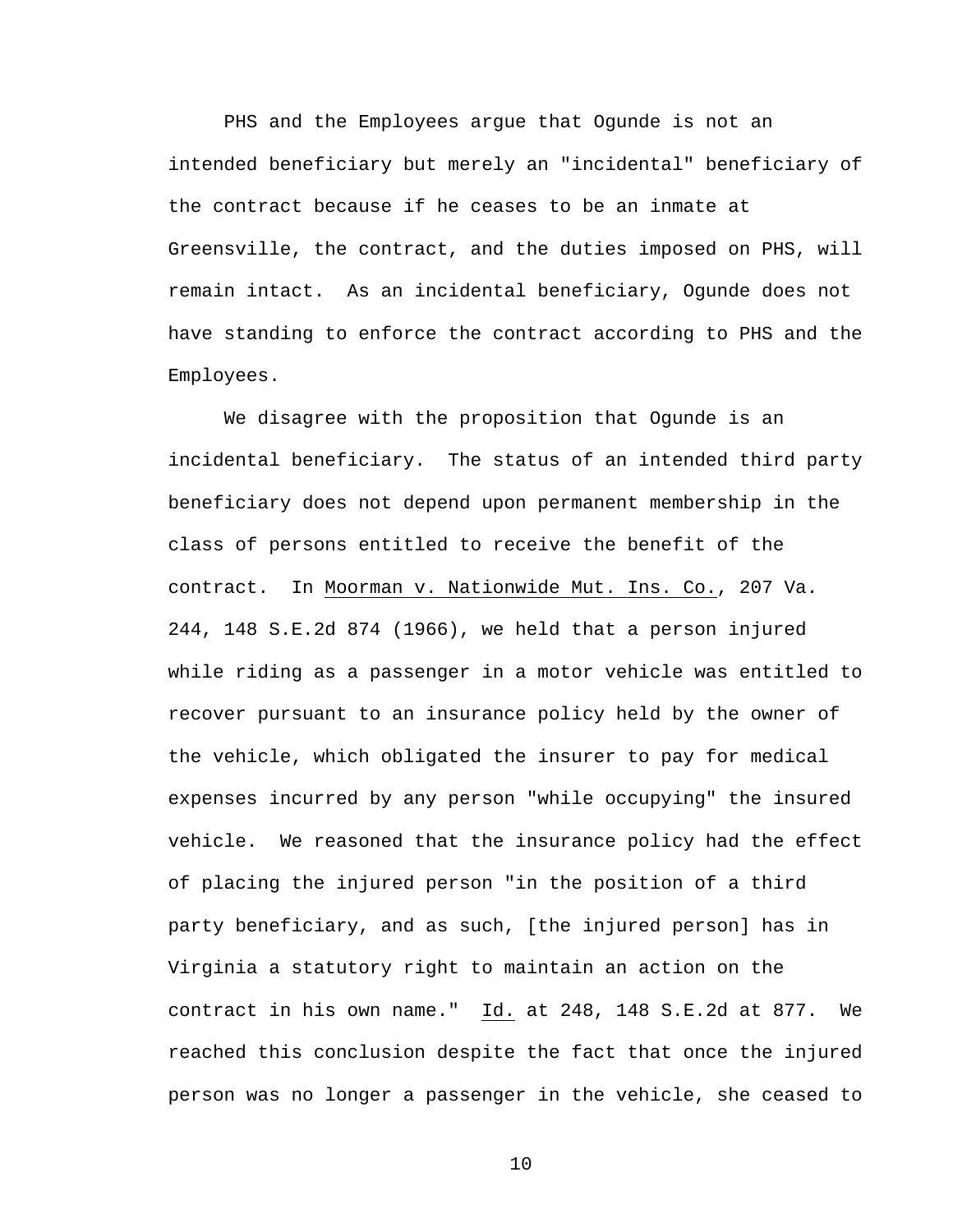be a member of the class of persons who would benefit from the contract, which would remain in force, subject to its other provisions. Accord Owens v. Haas, 601 F.2d 1242, 1250-51 (2d Cir.), cert. denied, 444 U.S. 980 (1979) (reversing dismissal of inmate's breach of contract claim because contract between prison and the county to provide transportation of prisoners "indicates that Owens, as a federal prisoner, was intended to benefit from the agreement").

Accordingly, we hold that Ogunde was a third party beneficiary of the contract between PHS and VDOC and the trial court erred by dismissing Ogunde's breach of contract claim.

## C. State Constitutional Claim

Ogunde alleged that the failure to provide appropriate medical treatment was cruel and unusual punishment in violation of Art. I, § 9 of the Constitution of Virginia. In response to this claim, PHS and the Employees originally asserted that the claim was barred by the doctrines of res judicata and collateral estoppel. PHS and the Employees subsequently withdrew their objections on these grounds. The dismissal order does not recite the basis for dismissal of the constitutional claim.

On appeal, PHS and the Employees argue that the trial court was justified in dismissing Ogunde's constitutional claim because Ogunde failed to comply with the Virginia Prisoner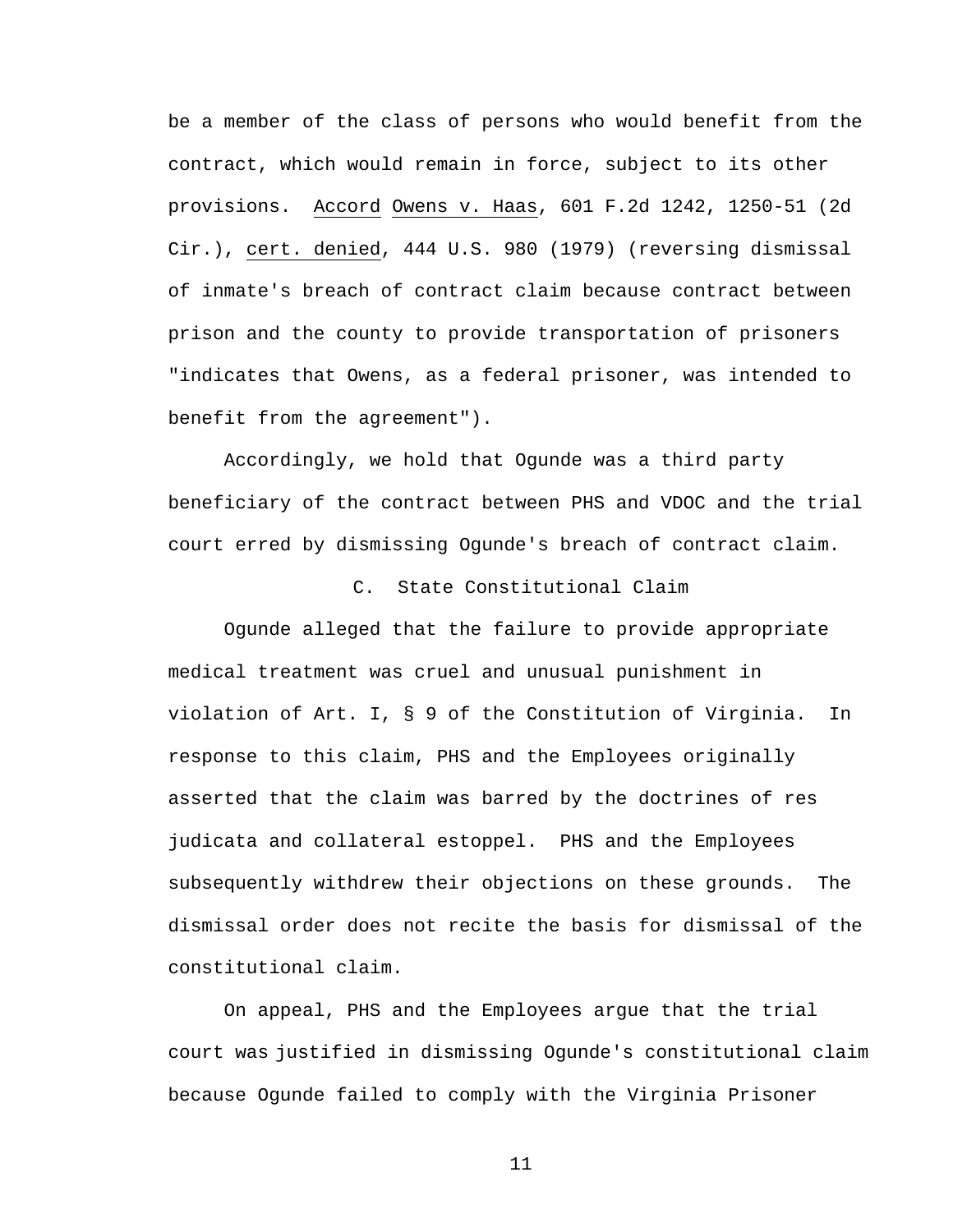Litigation Reform Act (VPLRA), Code §§ 8.01-689, et seq. PHS and the Employees assert that Code § 8.01-694 of the VPLRA requires a prisoner to submit documentation or affidavits to support his claim, and that failure to do so allows the trial court to dismiss the pleading sua sponte.

Code § 8.01-694 does not require dismissal of a prisoner's claim if the prisoner has not attached all supporting documentation to the complaint. Rather, the provision simply describes circumstances which "may" result in the dismissal of the claim. Nothing in the VPLRA changes the rules governing pleadings and motions in Virginia. The Act does not require the filing of additional documentation or affidavits with a pleading. Regardless whether a trial court believes a claim brought by a pro se prisoner may ultimately fail, at the pleading stage the trial court is bound by the same procedures, rules and policies which apply to a party represented by counsel. The VPLRA does not provide courts or defendants with a mechanism to disregard these procedures in a suit brought by a pro se prisoner, and we reject the application of the Act suggested by PHS and the Employees. In this case, there is nothing in the record to support the dismissal of Ogunde's constitutional claim at the pleading stage, and we accordingly reverse that portion of the trial court's judgment.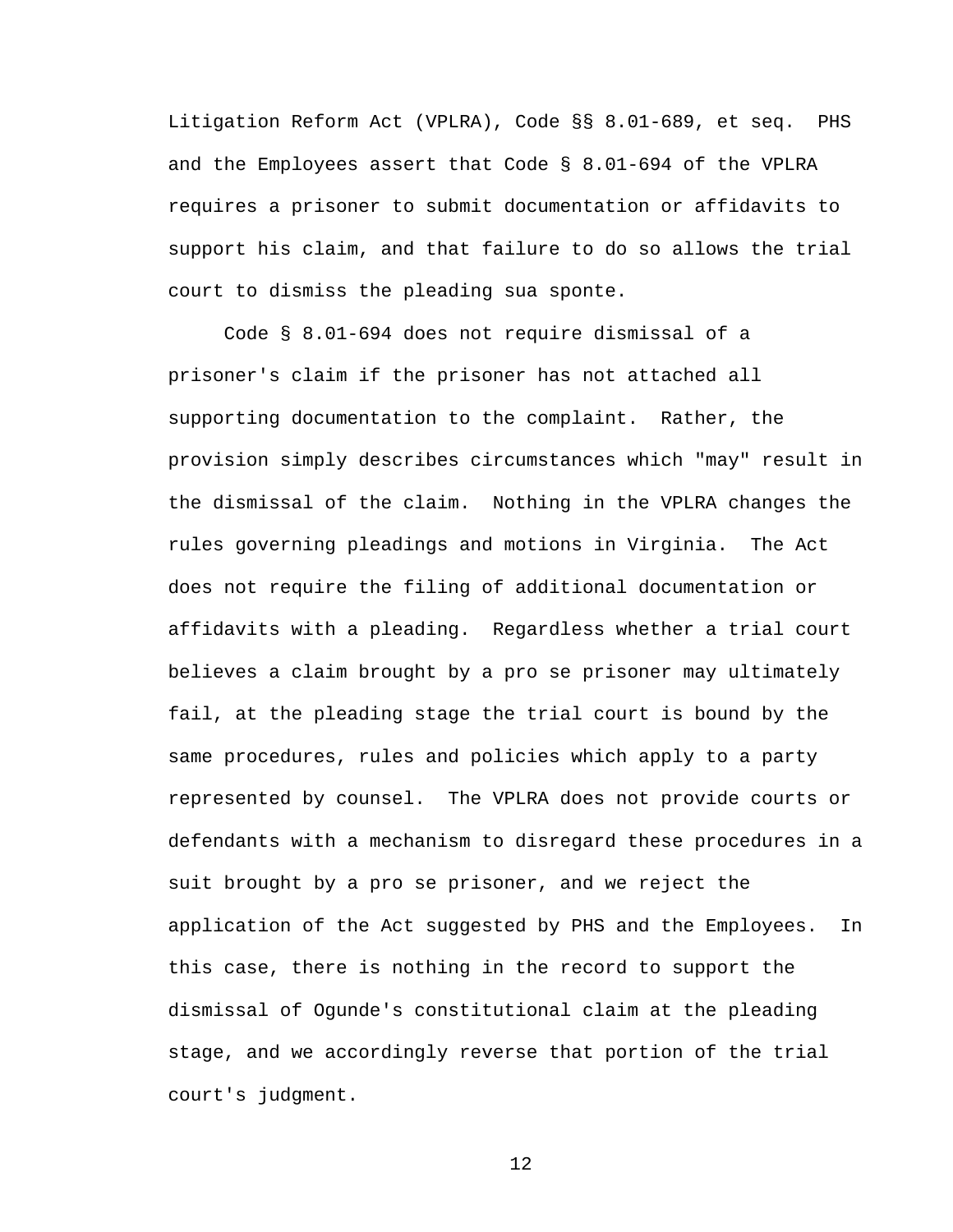D. Intentional Infliction of Emotional Distress

Ogunde challenges the trial court's action sustaining PHS's and the Employees' demurrer to his claim of intentional infliction of emotional distress. A demurrer tests the legal sufficiency of the facts alleged in the plaintiff's complaint. Sanchez v. Medicorp Health Sys., 270 Va. 299, 303, 618 S.E.2d 331, 333 (2005). In reviewing a demurrer, a trial court must consider the pleadings in the light most favorable to the plaintiff and sustain the demurrer if it is clear that the plaintiff has not stated a valid cause of action. Id. To survive a demurrer as to the instant claim, a plaintiff must allege: "1) the wrongdoer's conduct was intentional or reckless; 2) the conduct was outrageous or intolerable; 3) there was a causal connection between the wrongdoer's conduct and the resulting emotional distress; and 4) the resulting emotional distress was severe." Almy v. Grisham, 273 Va. 68, 77, 639 S.E.2d 182, 186 (2007).

Ogunde alleged in his complaint that PHS and the Employees denied him treatment and refused to recommend he be exempted from the grooming policy because they believed the importance of Ogunde's compliance with the grooming policy outweighed any medical need for an exemption and because they erroneously believed "they lack[ed] authority to make such a recommendation." Assuming the truth of the allegations, the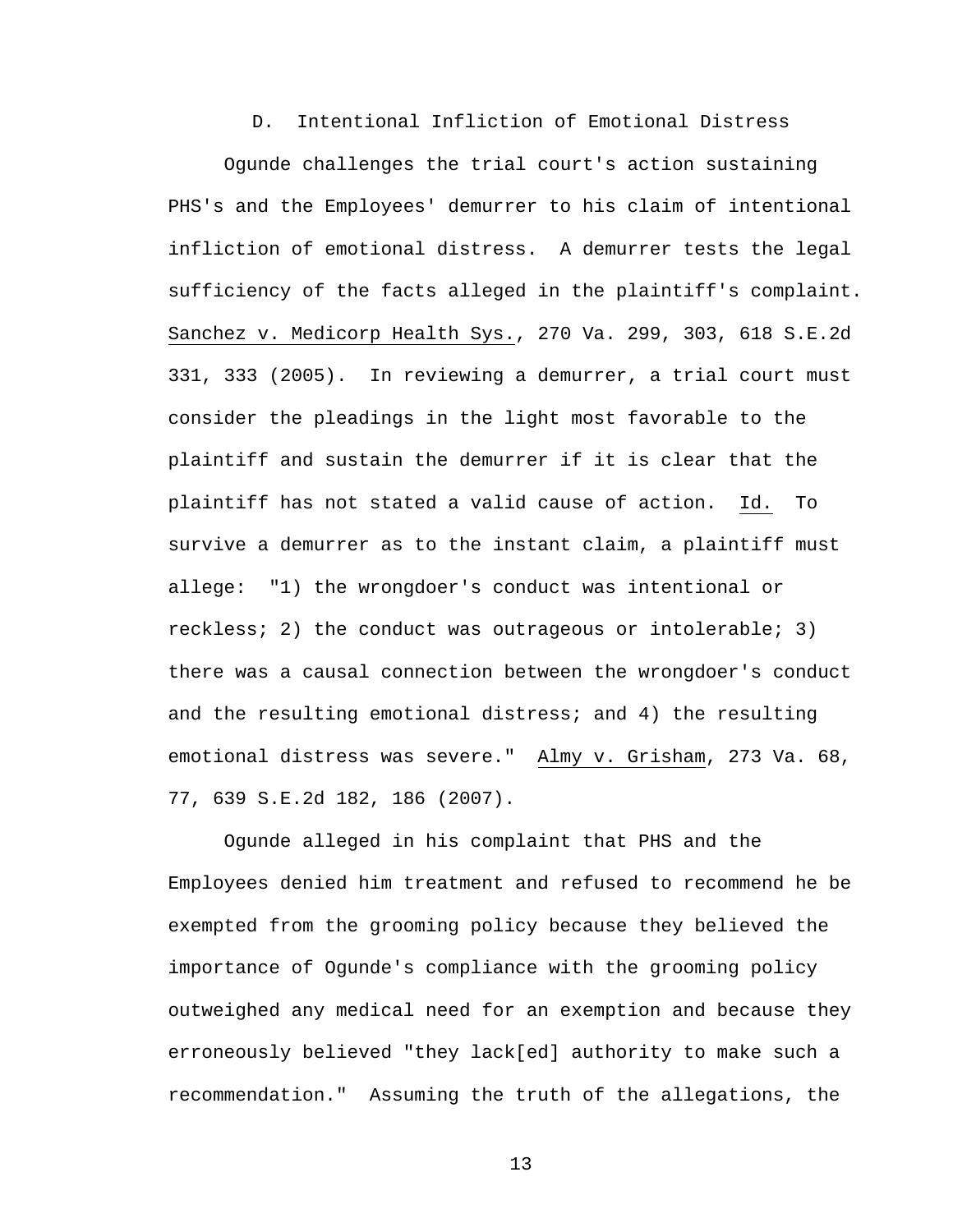conduct is not so intolerable or outrageous such that it "offends against the generally accepted standards of decency and morality." Jordan v. Shands, 255 Va. 492, 498, 500 S.E.2d 215, 219 (1998)(quoting Womack v. Eldridge, 215 Va. 338, 342, 210 S.E.2d 145, 148 (1974)). And, while Ogunde did allege that their conduct was both intentional and reckless, we are not bound to accept conclusory allegations in a review of a demurrer to an intentional infliction of emotional distress claim. Id. at 499, 500 S.E.2d at 219 (plaintiff failed to plead cause of action for emotional distress where her allegations were "merely conclusional" and did not set forth any specific conduct by defendants); Russo v. White, 241 Va. 23, 28, 400 S.E.2d 160, 163 (1991)(the court is not "bound by such conclusory allegations" in considering demurrer to infliction of emotional distress claim). Accordingly, we find no error by the trial court in sustaining the demurrer.

II. DENIAL OF MOTIONS TO AMEND AND TO ADD NEW PARTIES

 Following the trial court's ruling sustaining the demurrer to Ogunde's intentional infliction of emotional distress claim, dismissing his breach of contract claim, and consolidating his negligence claims with his medical malpractice claim, discovery continued and PHS and the Employees filed their pleas of sovereign immunity. In response, Ogunde filed two motions, one to add the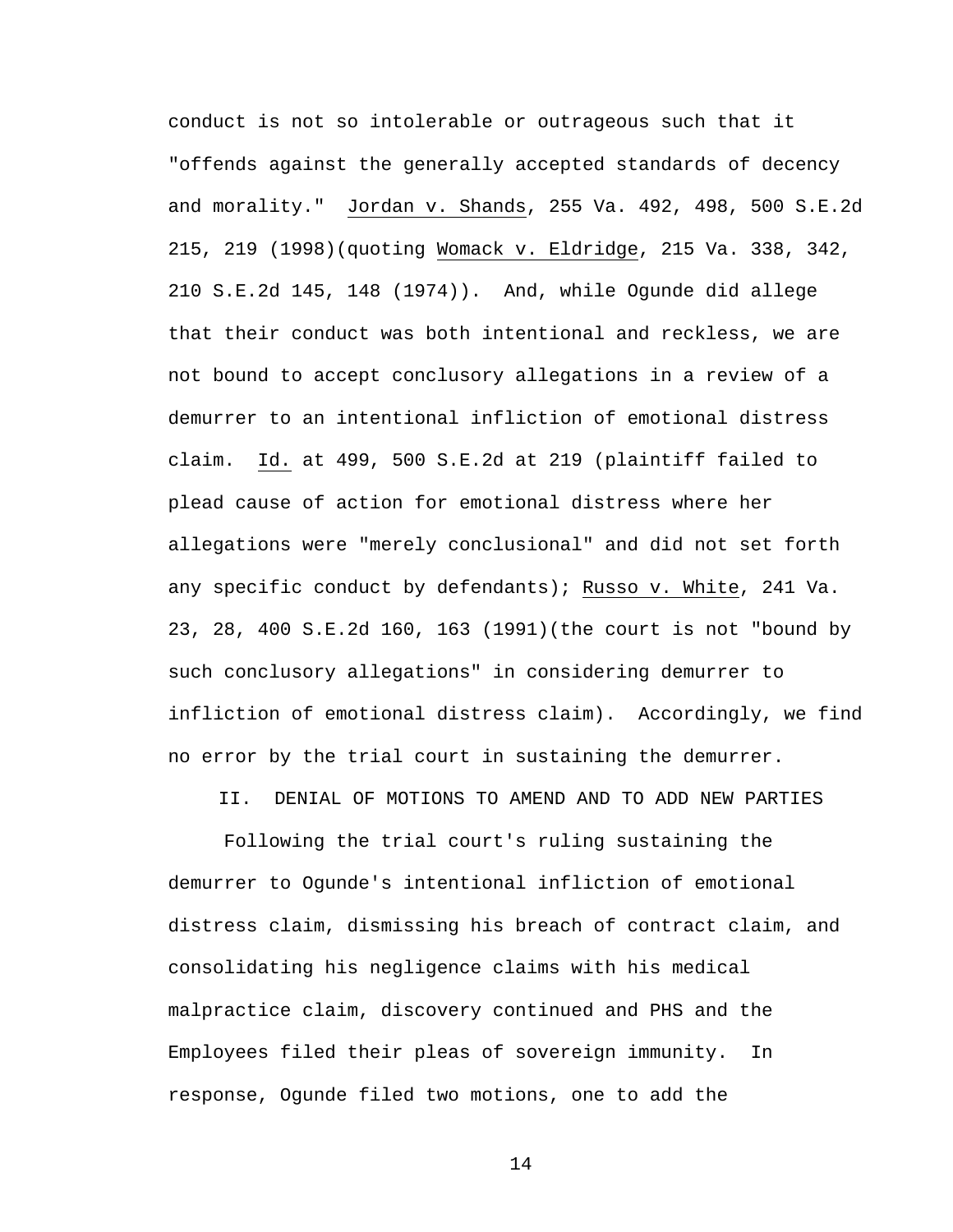Commonwealth as a party defendant and a second to amend his motion for judgment to "cure the imperfections" in his prior pleading and to add new counts and a claim for punitive damages. Ogunde asserted the amendments resulted from matters arising in discovery and that PHS and the Employees would not be prejudiced by allowing the proposed amendments. A copy of the amended motion for judgment was attached to the motions to amend. PHS and the Employees did not file any written opposition to the proposed amendments. Following a hearing, the trial court denied Ogunde's motions, granted the sovereign immunity plea, and dismissed Ogunde's motion for judgment. Ogunde has assigned error to the trial court's denial of his motions to amend.

 Ogunde's stated reason for adding the Commonwealth as a party and including a claim under the Virginia Tort Claims Act was in response to PHS's and the Employees' claim of sovereign immunity. In light of our holding that PHS and the Employees are independent contractors and not entitled to sovereign immunity, these amendments are no longer necessary and we need not address Ogunde's arguments directed to that part of the trial court's ruling.

 PHS and the Employees raise a number of arguments in support of the trial court's exercise of its discretion in denying the remaining amendments. They again assert that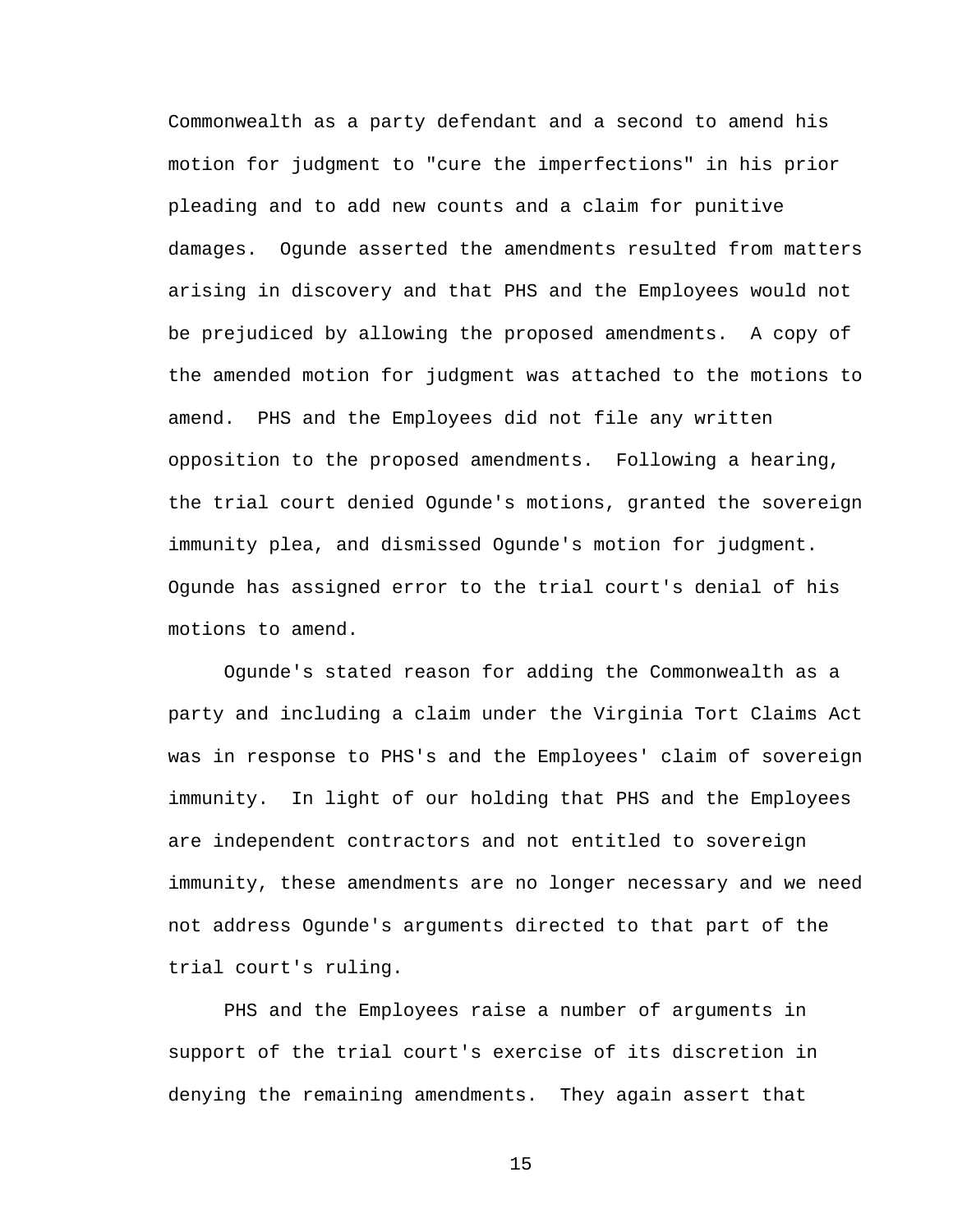Ogunde did not satisfy the pleading requirements of the VPLRA because he did not provide "written documentation to support his claim." We have already rejected that construction of Code § 8.01-694 and reject it again here as a basis for refusing the amendments sought. PHS and the Employees also claim that certain counts were barred by the statute of limitations and that venue was improper. These arguments may be defenses to the claims but were not resolved by the trial court, and thus are not appropriate as a basis for denying the amendments.

 Whether to grant leave to amend pleadings is a matter within the sound discretion of the trial court. Kole v. City of Chesapeake, 247 Va. 51, 57, 439 S.E.2d 405, 409 (1994). "Leave to amend shall be liberally granted in furtherance of the ends of justice." Rule 1:8. Ogunde had not previously sought to amend his motion for judgment and filed this request in a timely manner, following the relevant rulings of the trial court and the conclusion of discovery. Nothing in the amendments suggests that PHS and the Employees would have been prejudiced by allowing the amendments. Under these circumstances, Ogunde provided good cause to seek to amend his complaint. See Ford Motor Co. v. Benitez, 273 Va. 242, 252, 639 S.E.2d 203, 208 (2007); Mortarino v. Consultant Eng'g Servs., 251 Va. 289, 295-96, 467 S.E.2d 778, 782 (1996).